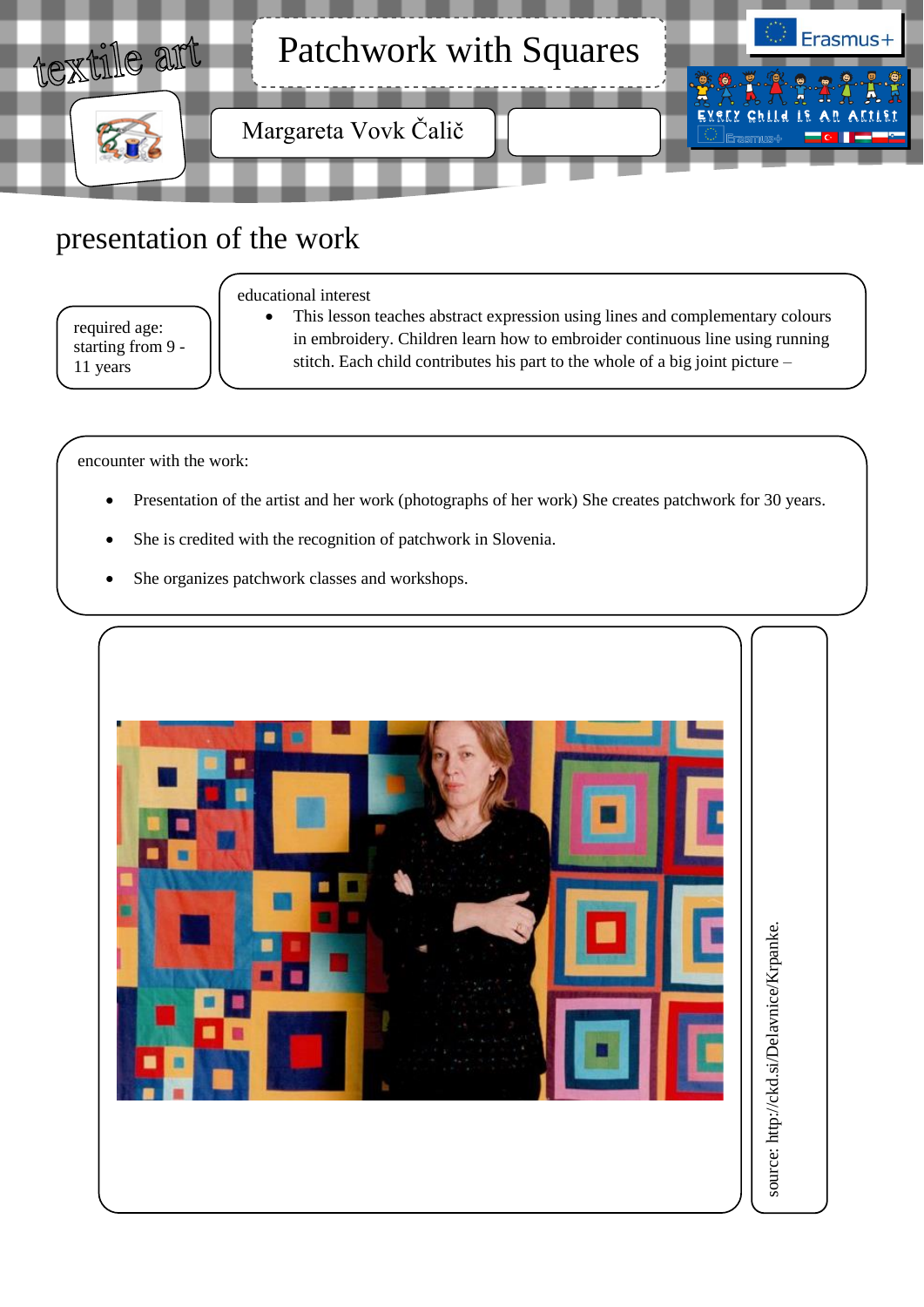- Patchwork in the photo belongs to abstract art.
- Contains the squares of warm and cold colours (3D effect).
- On the right side of the orderly sequence of squares, frames.
- On the left side of the patchwork are small and large squares and form a balanced composition

# creative process



 $\upphi$  They develop the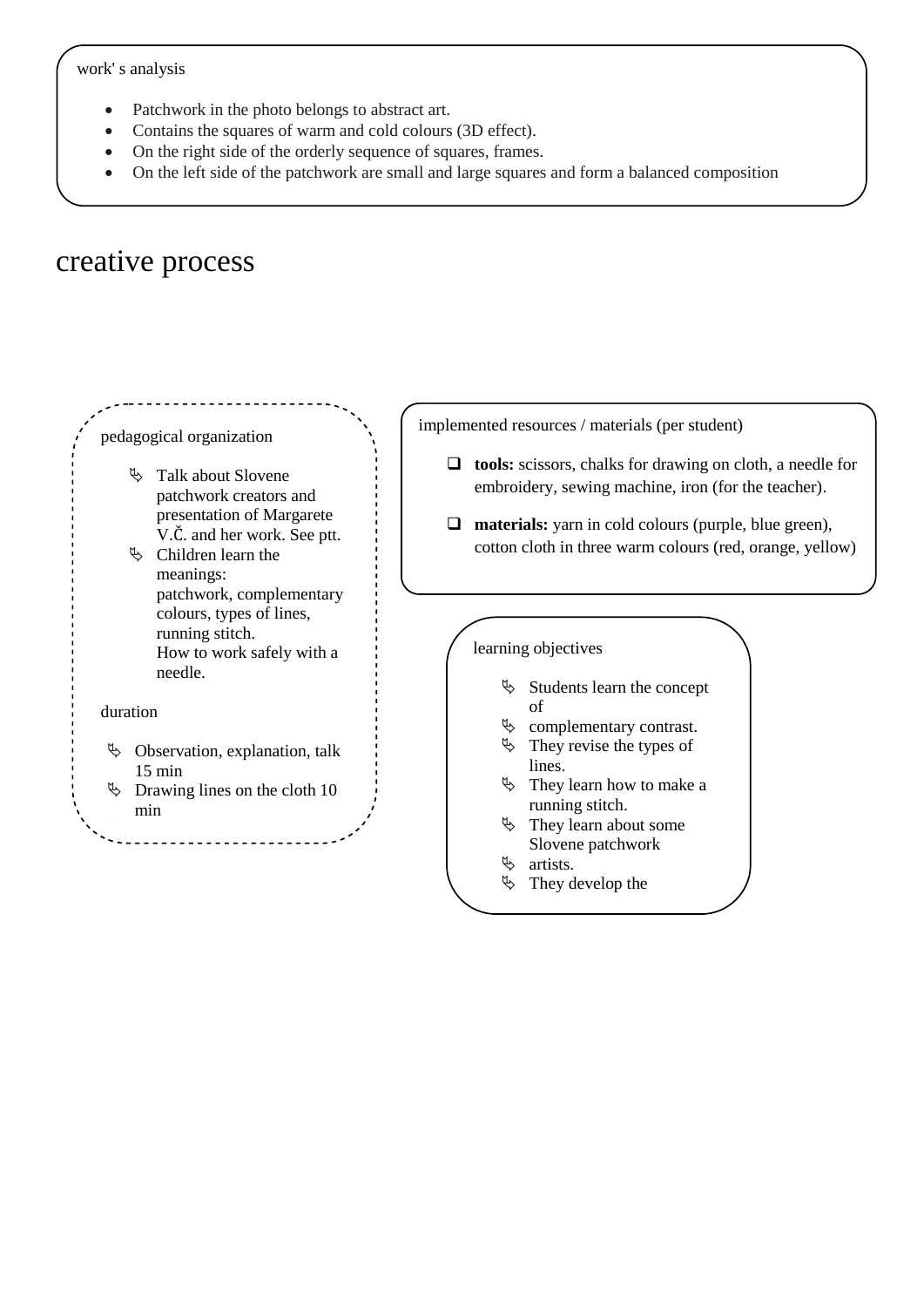#### **progress**

- students tasks
	- $\rightarrow$  They listen to the explanation and watch the ptt presentation about Slovenian patchwork artists.
	- $\rightarrow$  They learn the concept of:
	- $\rightarrow$  abstraction
	- $\rightarrow$  patchwork
	- $\rightarrow$  complementary colours
	- $\rightarrow$  embroidery: running stitch
- instructions
- $\rightarrow$  with the chalk for textiles they draw various uninterrupted lines on the cloth
- $\rightarrow$  They embroider (running stitches along the drawn lines)
- $\rightarrow$  They mind about the safety at work
- $\rightarrow$  They create a composition of cloth squares
- teacher's role
- $\rightarrow$  using the PPT presentation he presents the Slovenian patchwork artists, in particularly the author of the patchwork Square, Margareta Vovk Čalič
- $\rightarrow$  he presents the task: making patchwork with embroidery
- $\rightarrow$  he explains the context of complementary contrast
- $\rightarrow$  asks questions about types of lines
- $\rightarrow$  he cuts the cloth into equally sized squares in three colours (red, orange, yellow)
- $\rightarrow$  he gives the students the cloth, scissors, needles and yarn
- $\rightarrow$  demonstrates and explains the running stitch and gives instructions for the embroidery
- $\rightarrow$  explains the meaning of safety at work (possible finger shield of paper)
- $\rightarrow$  he directs children in making mosaic
- $\rightarrow$  he sews the mosaic together with a sewing machine (after the class)
- $\rightarrow$  if necessary he washes and irons the patchwork (after the class)...